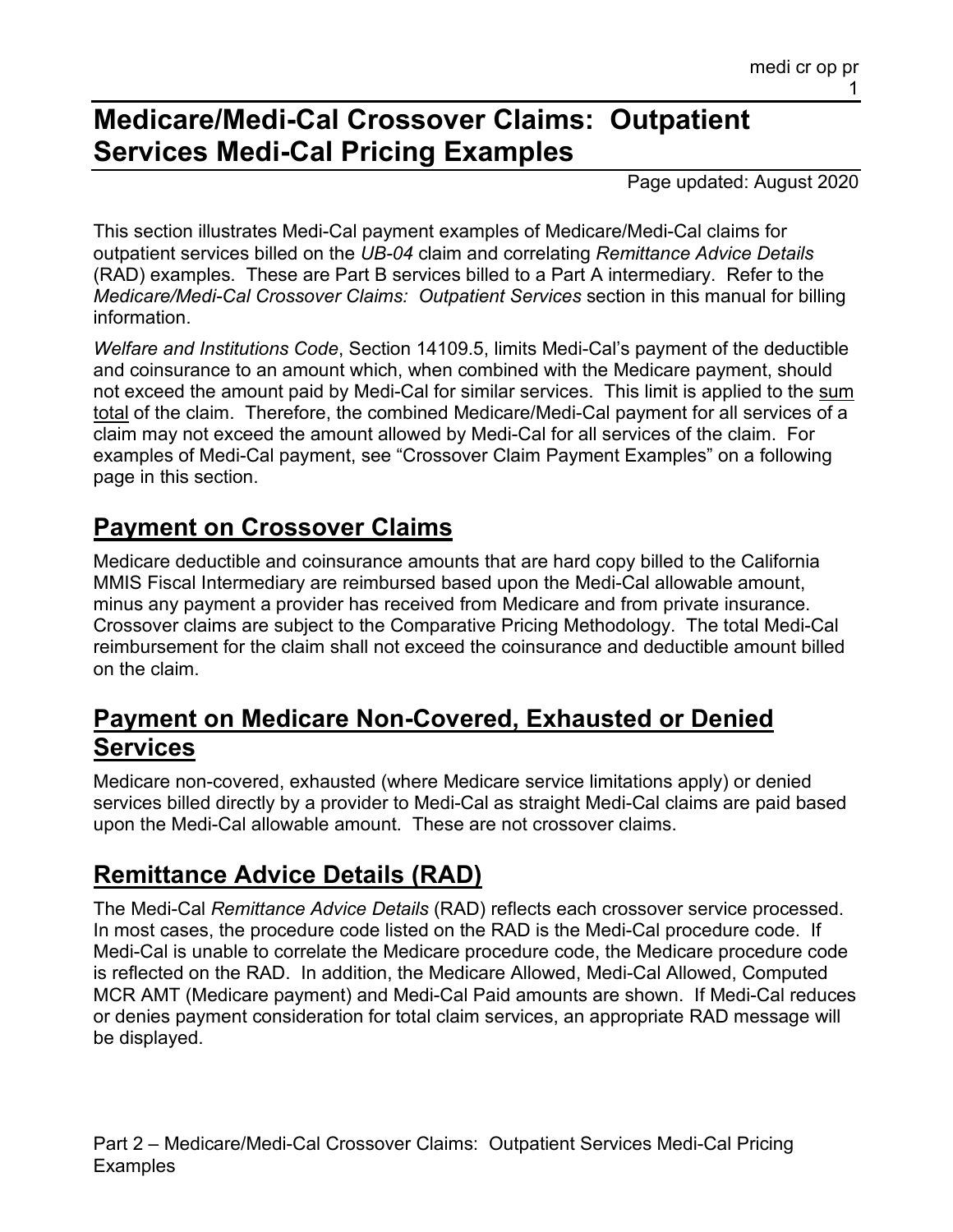### **RAD Messages**

The most common RAD codes and messages relating to crossovers are listed below (refer to the RAD codes and messages section in the Part 1 manual for a complete list and electronic correlation to national codes):

| Code   | <b>Message</b>                                                    |
|--------|-------------------------------------------------------------------|
| 002*   | The recipient is not eligible for benefits under the Medi-Cal     |
|        | program or other special programs.                                |
| $371*$ | Line detail crossover submitted incorrectly on Medi-Cal claim;    |
|        | submit only copy of Medicare claim and EOMB (Explanation of       |
|        | Medicare Benefits) to:                                            |
|        | <b>Crossover Unit</b>                                             |
|        | P.O. Box 15700                                                    |
|        | Sacramento, CA 95852-1700                                         |
| 372    | This crossover must be billed with line-specific information.     |
|        | Please resubmit with line item information.                       |
| 395+   | This is a Medicare non-covered benefit. Rebill Medi-Cal on an     |
|        | original claim form except for aid code "80," QMB (Qualified      |
|        | Medicare Beneficiary Program) recipients.                         |
| 442    | Medicare payment meets or exceeds Medi-Cal maximum                |
|        | reimbursement.                                                    |
| 443    | Medi-Cal payment may not exceed the maximum amount allowed        |
|        | by Medi-Cal.                                                      |
| 444§   | For non-physician claims, see Charpentier billing instructions in |
|        | the provider manual. Medi-Cal automated system payment does       |
|        | not exceed the Medicare allowed amount.                           |
| 9019   | Information on the claim does not match what is being billed.     |

#### [‹‹](#page-11-0)**RAD Messages Table**[››](#page-11-1)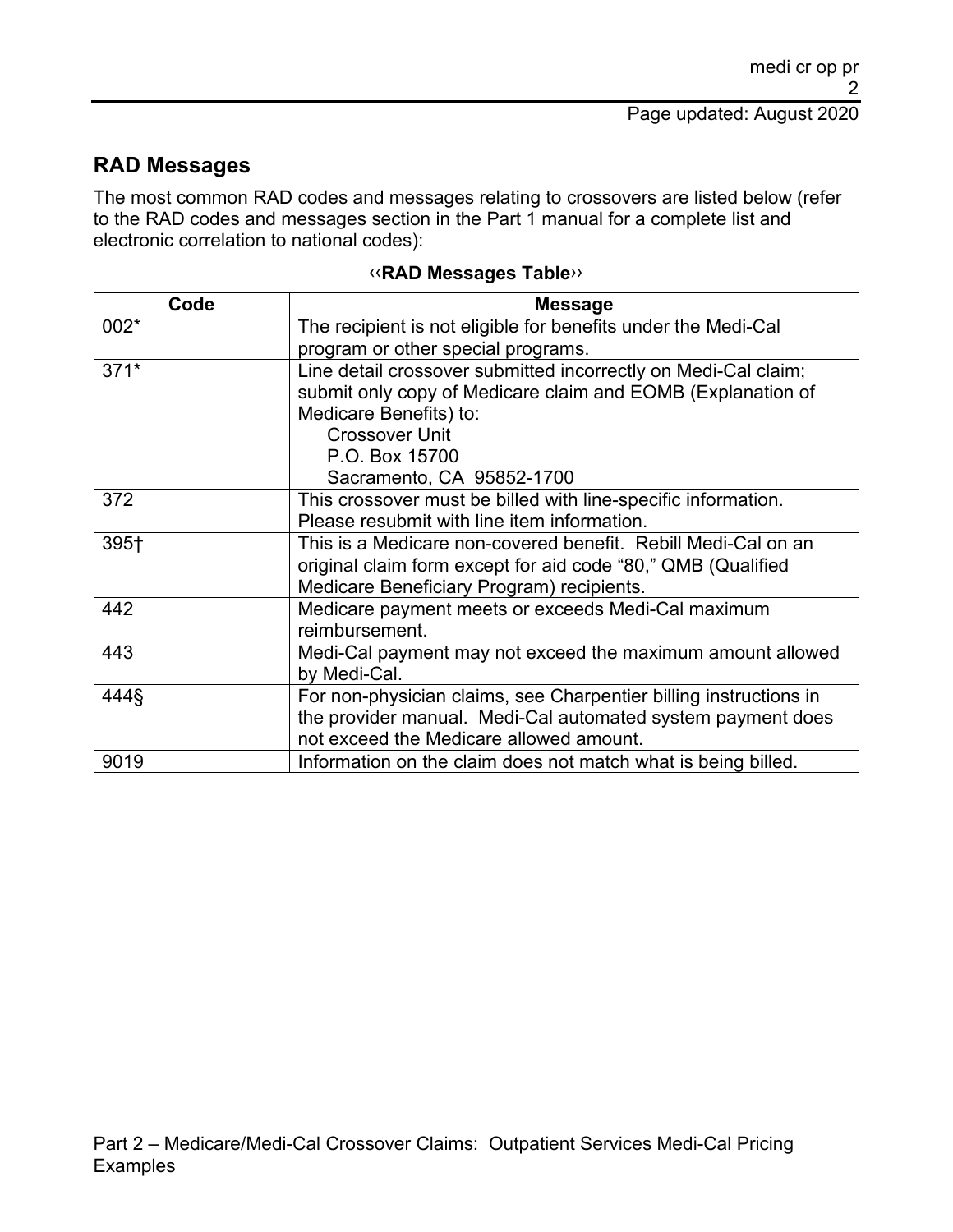## **Crossover Claim Payment Examples**

The information within the following payment examples are for illustration only and do not necessarily represent current Medi-Cal or Medicare policy. Payments of crossover services are made in accordance with *Welfare and Institutions Code*, Section 14109.5.

Medi-Cal payment examples are:

- *Figures 1a and 1b.* 395 Medicare Non-Covered Benefit.
- *Figures 2a and 2b.* 442 Cutback (Zero Pay).
- *Figures 3a and 3b.* 443 Cutback With Deductible.
- *Figures 4a and 4b.* 443 Cutback With No Deductible.
- *Figures 5a and 5b*. 444 Cutback (Charpentier Rebill).
- *Figures 6a and 6b.* Medicare Allowed Amount Adopted by Medi-Cal.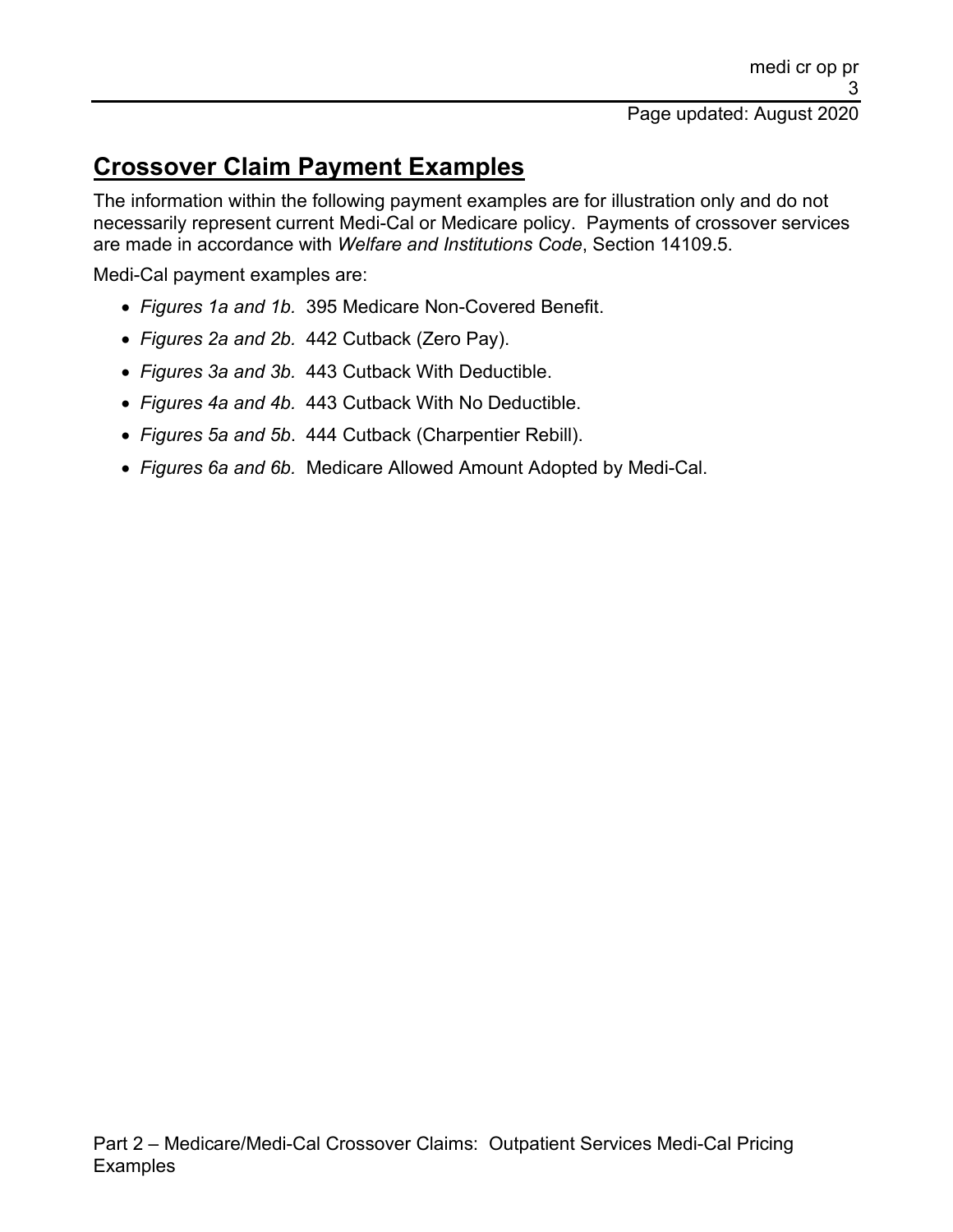#### **395 Medicare Non-Covered Benefit**

*Figure 1a.* Sample Pricing for RAD Code 395 (Medicare Non-Covered Benefit).

| PROC<br>CODE    | <b>PROVIDER</b><br><b>BILLED</b> | <b>MEDICARE</b><br><b>ALLOWED</b> | <b>DEDUCT</b> | <b>COMPUTED</b><br><b>MEDICARE</b><br><b>AMOUNT</b><br>"Medicare<br>Allowed"<br>minus<br>"Deduct"<br>X 80% | <b>COINSUR</b><br>"Medicare<br>Allowed"<br>minus<br>"Deduct"<br>minus<br>"Computed<br>Medicare<br>Amount" | <b>BILLED TO</b><br><b>MEDI-CAL</b><br>"Deduct"<br>plus<br>"Coinsur" | <b>MEDI-CAL</b><br><b>ALLOWED</b><br>Medi-Cal price<br>on file or<br>"Medicare<br>Allowed".<br>whichever is<br>less.<br>("Medicare<br>Allowed" is | <b>COMPUTED</b><br><b>MEDI-CAL</b><br><b>AMOUNT</b><br>"Medi-Cal<br>Allowed"<br>minus<br>"Computed<br>Medicare<br>Amount" | <b>DEDUCT</b><br><b>PLUS</b><br><b>COINSUR</b><br>"Deduct"<br>plus<br>"Coinsur" | PAID<br><b>AMOUNT</b><br>The lesser of<br>"Computed<br>Medi-Cal<br>Amount" or<br>"Deduct plus<br>Coinsur"<br>(negative | RAD<br>CODE |
|-----------------|----------------------------------|-----------------------------------|---------------|------------------------------------------------------------------------------------------------------------|-----------------------------------------------------------------------------------------------------------|----------------------------------------------------------------------|---------------------------------------------------------------------------------------------------------------------------------------------------|---------------------------------------------------------------------------------------------------------------------------|---------------------------------------------------------------------------------|------------------------------------------------------------------------------------------------------------------------|-------------|
|                 |                                  |                                   |               |                                                                                                            |                                                                                                           |                                                                      | adopted and<br>shown on the<br>RAD if no<br>Medi-Cal price<br>is on file.)                                                                        |                                                                                                                           |                                                                                 | $= 0$                                                                                                                  |             |
| E0155           | 65.00                            | 55.18                             | 0.00          | 44.14                                                                                                      | 11.04                                                                                                     | 11.04                                                                | 51.18                                                                                                                                             |                                                                                                                           |                                                                                 |                                                                                                                        |             |
| E0273           | 50.00                            | 0.00                              | 0.00          | 0.00                                                                                                       | 0.00                                                                                                      | 0.00                                                                 | 0.00                                                                                                                                              |                                                                                                                           |                                                                                 |                                                                                                                        | 0395        |
|                 |                                  |                                   |               |                                                                                                            |                                                                                                           |                                                                      |                                                                                                                                                   |                                                                                                                           |                                                                                 |                                                                                                                        |             |
|                 |                                  |                                   |               |                                                                                                            |                                                                                                           |                                                                      |                                                                                                                                                   |                                                                                                                           |                                                                                 |                                                                                                                        |             |
| Claim<br>Totals | 115.00                           | 55.18                             | 0.00          | 44.14                                                                                                      | 11.04                                                                                                     | 11.04                                                                | 51.18                                                                                                                                             | 11.04                                                                                                                     | 11.04                                                                           | 11.04                                                                                                                  |             |

#### *Figure 1b.* RAD Code 395 Example.

|                                                | <b>CA·MEDI-CAL</b><br>Remittance Advice Details¤ |                                                                    |                                 |                                          |                                 |                                     |                          |                              |       |                                                                                   | TO :: CALIFORNIA HOSPITALE<br>1000-ELM-STREETE<br>- ANYTOWN, CA -95422-67291 |        |                                                                                  |                     |
|------------------------------------------------|--------------------------------------------------|--------------------------------------------------------------------|---------------------------------|------------------------------------------|---------------------------------|-------------------------------------|--------------------------|------------------------------|-------|-----------------------------------------------------------------------------------|------------------------------------------------------------------------------|--------|----------------------------------------------------------------------------------|---------------------|
| <b>PROVIDER NUMBER</b><br>$1234567090\text{H}$ |                                                  | CLAIM-TYPE¶<br>MOARE-CROSSOVER                                     |                                 |                                          | <b>WARRANT NOT</b><br>39249026年 |                                     | ACS-SEQ. NOT<br>20000017 |                              |       | DATE<br>asserR                                                                    |                                                                              |        | -- PERRISTO PROVIDERI GIASSAL FOR CERRITION OF BAD CODES.<br>PAGE-+ 4-05-1-PAGES |                     |
| <b>REGIPIENT</b><br><b>NAMER</b>               | RECIPIENT- <sup>H</sup><br>MEDI-CALT<br>LD.NO.R  | <b>CLAIM<sup>H</sup></b><br><b>CONTROLS</b><br>NUMBER <sup>T</sup> | FROM 1<br>MADDITIC <sup>3</sup> | SERVICE-DATES<br>TOW<br>MISCIO IVA       | ADOOM/<br>PROCA<br>coochi       | <b>PATENT</b><br>DON ROLL<br>NUMBER | uos¤<br>'n               | MEDICARE PL<br><b>ALOWED</b> |       | <b>MEDICAL AL</b><br>ALLOWED <sup>R</sup>                                         | COMPUTED®<br>MEDICARDE<br><b>AMOUNTS</b>                                     | Ħ<br>п | PAIDT<br><b>AMOUNTE</b><br>Ħ                                                     | BARS.<br>CODET<br>Ħ |
| DOG D                                          | 9800080A9007                                     | APPROVES (RECONCILE TO FINANCIAL SUMMARY)   1<br>7024090123200m    | 0713071<br>0713071              | 0613084<br>0613084                       | <b>MODERN</b><br>930420.0       | $\mathbf{r}$                        | 00019<br>ODD1#           |                              | 9.35m | 0.536                                                                             |                                                                              |        |                                                                                  | 365n                |
| BLOOD OCOUQ                                    | <b>TOTALY</b><br>0.00                            | 1020301258001<br><b>DEBUOK</b>                                     | 2019204<br>0.89                 | <b>DUTSIN</b><br>COING #                 |                                 | $\mathbf{m}$                        | <b>SUTBACK</b>           | $-10.00$                     | 9.359 | TO SHOP<br>SOC:                                                                   | 7.650<br>$-0.001$                                                            |        | ٦ZM                                                                              | 4434                |
| 河東<br>10306                                    | $\mathbf{m}$                                     | THIS IS A MEDICARE NON-COVERED BENEFIT.                            |                                 | CAPLANATION OF DENNLOLD AS THEN FOODEST. |                                 |                                     |                          |                              |       | REBILL-MEDI-CAL-ON-AN-ORIGINAL CLAIM FORM, EXCEPT-AID COOE 60-FOMB RECIPIENTS / R |                                                                              |        |                                                                                  | $\mathbf{m}$        |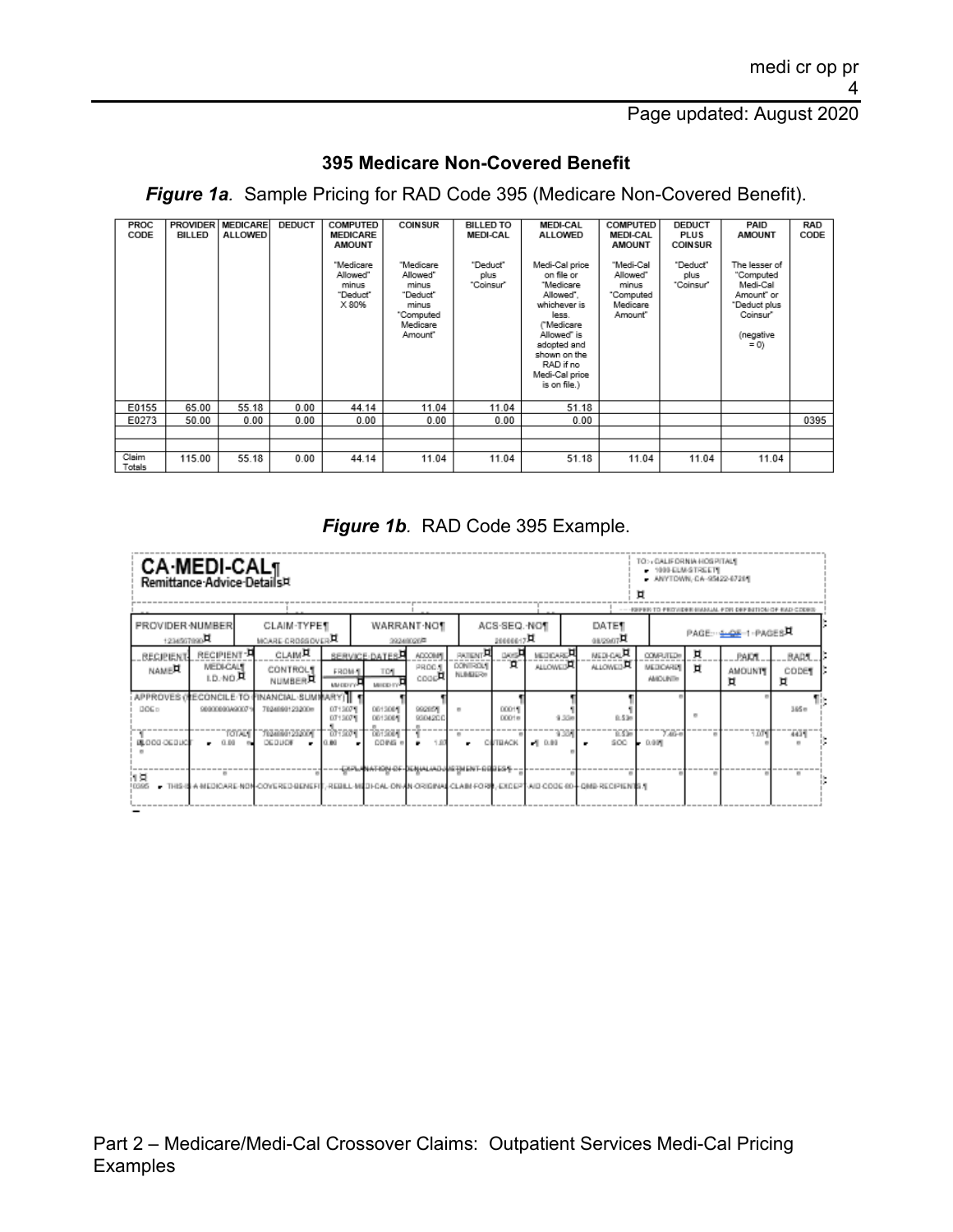The Medi-Cal payment in this example is \$1.07, which is the lesser of the computed Medi-Cal amount and the deductible plus coinsurance.

Line 1 of this example has a 395 RAD code. This is a Medicare non-covered benefit. To seek Medi-Cal reimbursement for this service, this claim line must be billed separately as a straight Medi-Cal claim. All 395 service lines on a single crossover claim should be billed together as a straight Medi-Cal claim.

Do not rebill any 395 service lines for Qualified Medicare Beneficiary (QMB) recipients, who are not eligible for Medi-Cal.

This example also resulted in a 443 cutback because the deductible and coinsurance amounts exceed the maximum amount allowed by Medi-Cal.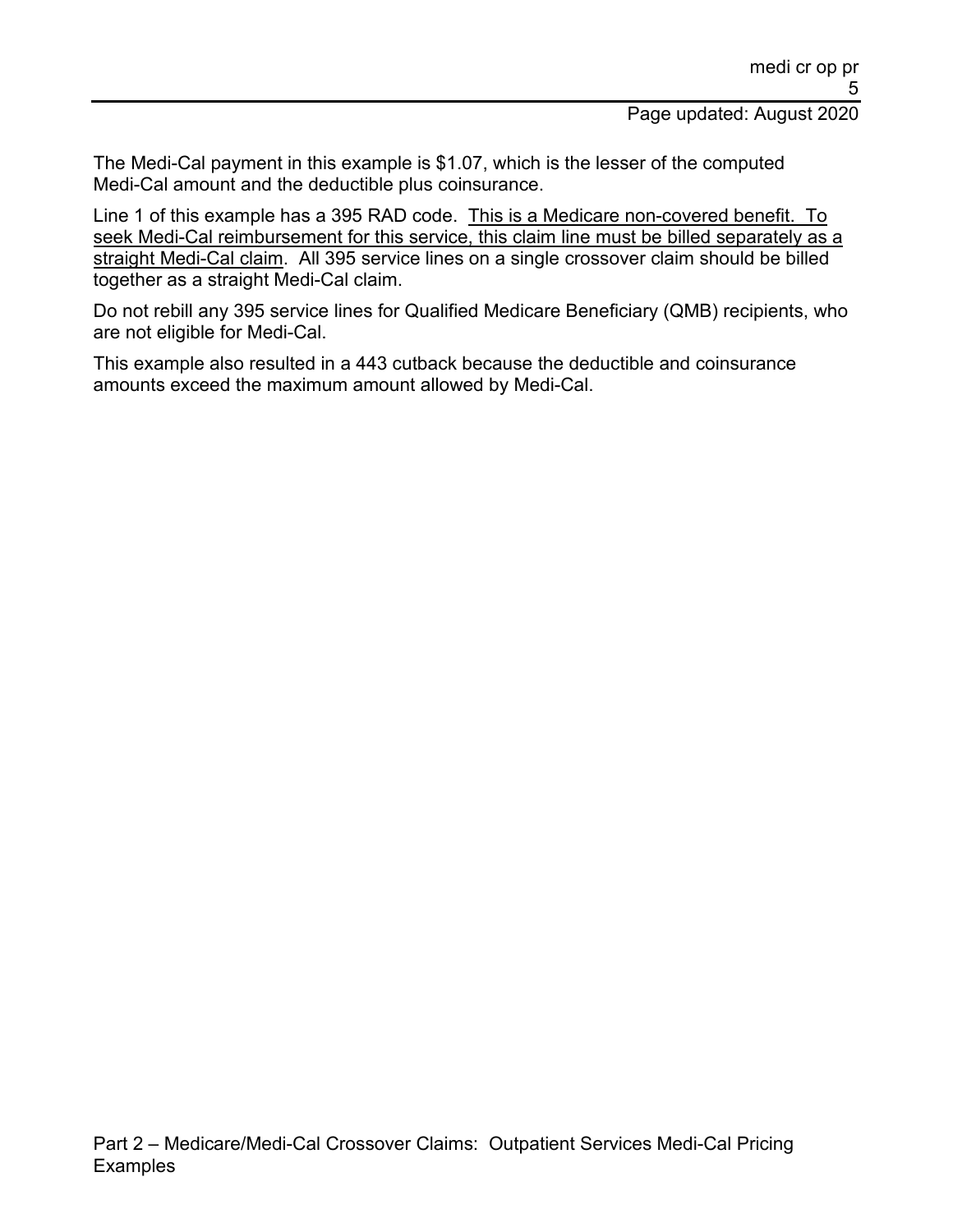#### **442 Cutback (Zero Pay)**

#### *Figure 2a.* Sample Pricing for 442 Cutback (Zero Pay).

| <b>PROC</b><br>CODE | <b>PROVIDER</b><br><b>BILLED</b> | <b>MEDICARE DEDUCT</b><br><b>ALLOWED</b> | From RA | <b>MEDICARE</b><br><b>PAYMENT</b><br>From RA | <b>COINSUR</b><br>From RA | <b>BILLED TO</b><br><b>MEDI-CAL</b><br>"Deduct"<br>plus<br>Coinsur" | <b>MEDI-CAL</b><br><b>ALLOWED</b><br>Medi-Cal price<br>on file or<br>"Medicare<br>Allowed".<br>whichever is<br>less. ("Medicare<br>Allowed" is<br>adopted and<br>shown on the<br>RAD if no<br>Medi-Cal price<br>is on file.) | <b>COMPUTED</b><br><b>MEDI-CAL</b><br><b>AMOUNT</b><br>"Medi-Cal<br>Allowed"<br>minus<br>"Medicare<br>Payment" | <b>DEDUCT</b><br><b>PLUS</b><br><b>COINSUR</b><br>"Deduct"<br>plus<br>"Coinsur" | PAID<br><b>AMOUNT</b><br>The lesser of<br>"Computed<br>Medi-Cal<br>Amount" or<br>"Deduct plus<br>Coinsur"<br>(negative<br>$= 0$ | RAD<br>CODE |
|---------------------|----------------------------------|------------------------------------------|---------|----------------------------------------------|---------------------------|---------------------------------------------------------------------|------------------------------------------------------------------------------------------------------------------------------------------------------------------------------------------------------------------------------|----------------------------------------------------------------------------------------------------------------|---------------------------------------------------------------------------------|---------------------------------------------------------------------------------------------------------------------------------|-------------|
| 73030TC             | 130.10                           | 130.10                                   |         |                                              |                           |                                                                     | 22.92                                                                                                                                                                                                                        |                                                                                                                |                                                                                 |                                                                                                                                 |             |
| 73060TCI            | 115.30                           | 115.30                                   |         |                                              |                           |                                                                     | 18.34                                                                                                                                                                                                                        |                                                                                                                |                                                                                 |                                                                                                                                 |             |
|                     |                                  |                                          |         |                                              |                           |                                                                     |                                                                                                                                                                                                                              |                                                                                                                |                                                                                 |                                                                                                                                 |             |
| Claim<br>Totals     | 245.40                           | 245.40                                   | 0.00    | 196.32                                       | 49.08                     | 49.08                                                               | 41.26                                                                                                                                                                                                                        | $-155.06$                                                                                                      | 49.08                                                                           | 0.00                                                                                                                            | 442         |

#### *Figure 2b.* RAD Code 442 Example.

| <b>CA MEDI-CAL</b><br><b>Remittance Advice Details</b> |                                                                                                                                 |             |                                                                   |                                         |                                                                  |                                  |            |                            |                                   |                  |                                              | TO: ST. JOE'S HOSPITAL | 1999 OAK STREET<br>ANYTOWN, CA 93332-6729 | REPER TO PROVIDER HANJAL FOR DEFINITION OF RAD CODE! |       |
|--------------------------------------------------------|---------------------------------------------------------------------------------------------------------------------------------|-------------|-------------------------------------------------------------------|-----------------------------------------|------------------------------------------------------------------|----------------------------------|------------|----------------------------|-----------------------------------|------------------|----------------------------------------------|------------------------|-------------------------------------------|------------------------------------------------------|-------|
| <b>PROVIDER NUMBER</b><br>1234567890                   |                                                                                                                                 |             | CLAIM TYPE                                                        |                                         | 39249026                                                         | WARRANT NO                       |            | ACS SEO, NO<br>20000017    |                                   | DATE<br>01/29/07 |                                              |                        |                                           | PAGE: 4 GE 1 PAGES                                   |       |
| RECIPIENT<br>NAME                                      | MCARE CROSSOVER<br>RECIPIENT<br>CLAIM<br>MEDI-CAL<br>CONTROL<br>I.D. NO.<br>NUMBER<br>APPROVES (RECONCILE TO FINANCIAL SUMMARY) |             | FROM<br><b>MM DEFFY</b>                                           | SERVICE DATES<br>TD<br><b>MM DEFINI</b> | ACCOM/<br>PROC.<br><b>ACCOR</b>                                  | PATENT<br>DONE ROL<br>NUMBER     | 1405       | NEDISARE<br><b>ALLOWED</b> | <b>MEDI-CAL</b><br><b>ALLOWED</b> |                  | <b>COMPUTED</b><br>MEDICARE<br><b>ANOUNT</b> |                        | <b>PAID</b><br><b>AMOUNT</b>              | BAD.<br>CODE                                         |       |
| DOG                                                    | 900000084807                                                                                                                    |             | 0213020410700                                                     | 071907<br>071907                        | 071907<br>071907                                                 | <b>33030TC</b><br><b>T3060TC</b> | 4006386    | 0031<br>0031               | 130.10<br>115.30                  |                  | 22.92<br>19.34                               |                        |                                           |                                                      |       |
| BLOCK DEBUCT                                           | ገንገጹር                                                                                                                           | 4.00 DEDUCT | 1078591000                                                        | 109507<br>COINS                         | -019507<br>$+ + +$<br>EXPLANATION ORDEN MUNICIPALISTIMENT OBJES. | <b>CUTBACK</b>                   | $-49 - 00$ | soc                        | 245.40<br>0.00                    |                  | 41.26                                        | 356.55                 |                                           |                                                      | านเอร |
| 442                                                    |                                                                                                                                 |             | MEDIOARE PAYMENT MEETS OR EXCEEDS MEDI-CAL MAXIMUM REINBURSEMENT. |                                         |                                                                  |                                  |            |                            |                                   |                  |                                              |                        |                                           |                                                      |       |

In this example, the Medicare payment of \$196.32 exceeds the Medi-Cal maximum reimbursement of \$41.26, resulting in zero payment from Medi-Cal.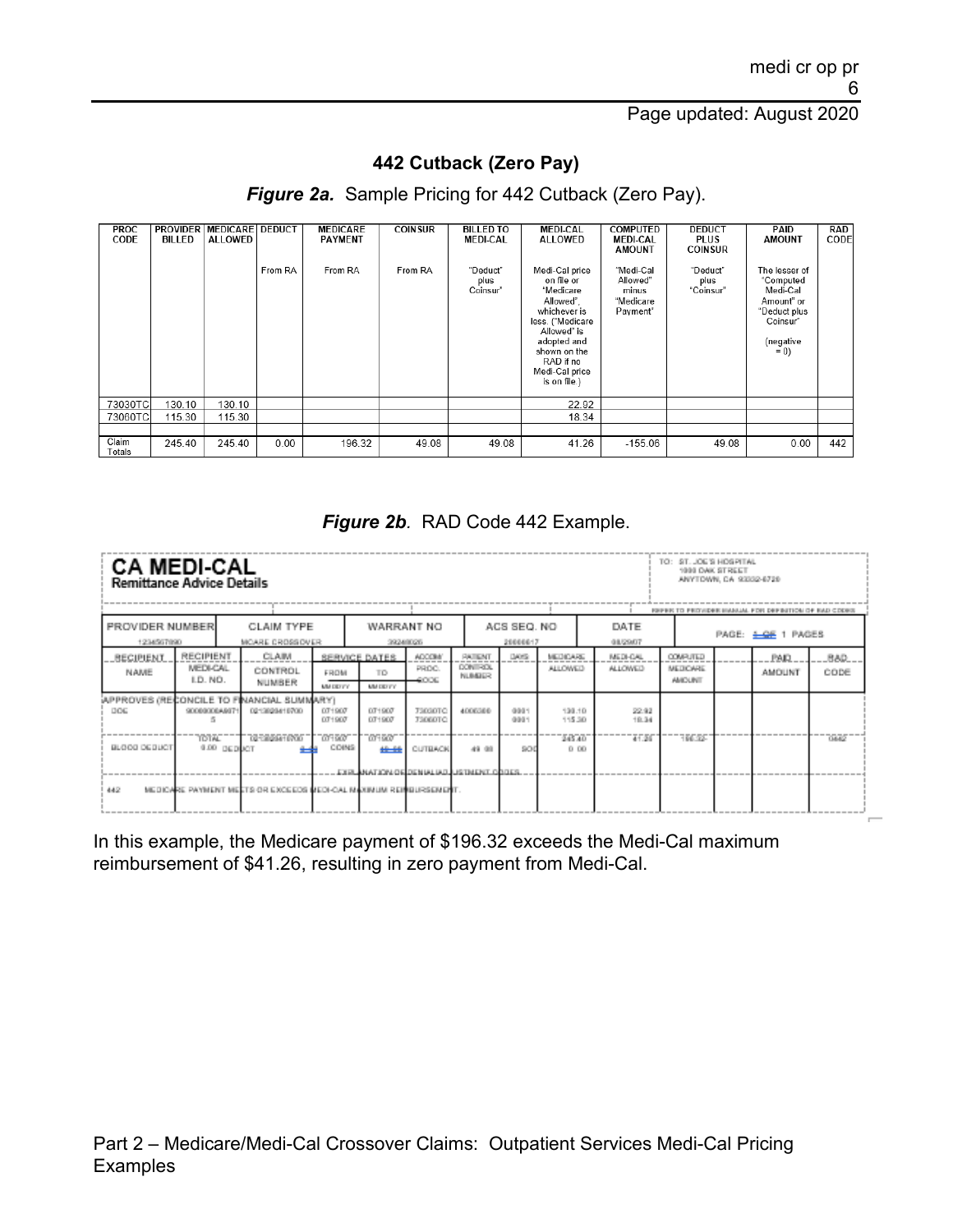#### **443 Cutback With Deductible**

*Figure 3a.* Sample Pricing for 443 Cutback (With Deductible).

| <b>PROC</b><br>CODE | <b>BILLED</b> | PROVIDER MEDICARE DEDUCT<br>ALLOWED |         | <b>MEDICARE</b><br><b>PAYMENT</b> | <b>COINSUR</b> | <b>BILLED TO</b><br><b>MEDI-CAL</b> | <b>MEDI-CAL</b><br><b>ALLOWED</b>                                                                                                                                                       | <b>COMPUTE</b><br><b>D MEDI-</b><br>CAL<br><b>AMOUNT</b> | <b>DEDUCT</b><br><b>PLUS</b><br><b>COINSUR</b> | PAID<br><b>AMOUNT</b>                                                                                  | <b>RAD</b><br>CODE |
|---------------------|---------------|-------------------------------------|---------|-----------------------------------|----------------|-------------------------------------|-----------------------------------------------------------------------------------------------------------------------------------------------------------------------------------------|----------------------------------------------------------|------------------------------------------------|--------------------------------------------------------------------------------------------------------|--------------------|
|                     |               |                                     | From RA | From RA                           | From RA        | "Deduct"<br>plus<br>Coinsur"        | Medi-Cal price<br>on file or<br>"Medicare<br>Allowed".<br>whichever is<br>less. ("Medicare<br>Allowed" is<br>adopted and<br>shown on the<br>RAD if no<br>Medi-Cal price<br>is on file.) | "Medi-Cal<br>Allowed"<br>minus<br>"Medicare<br>Payment"  | "Deduct"<br>plus<br>"Coinsur"                  | The lesser of<br>"Computed<br>Medi-Cal<br>Amount" or<br>"Deduct plus<br>Coinsur"<br>(negative<br>$= 0$ |                    |
| 77067               | 108.01        | 108.01                              |         |                                   |                |                                     | 70.87                                                                                                                                                                                   |                                                          |                                                |                                                                                                        |                    |
|                     |               |                                     |         |                                   |                |                                     |                                                                                                                                                                                         |                                                          |                                                |                                                                                                        |                    |
| Claim<br>Totals     | 108.01        | 108.01                              | 100.00  | 6.41                              | 1.60           | 101.60                              | 70.87                                                                                                                                                                                   | 64.46                                                    | 101.60                                         | 64.46                                                                                                  | 443                |

*Figure 3b.* RAD Code 443 Example.

|                        | <b>CA MEDI-CAL</b><br><b>Remittance Advice</b><br><b>Details</b>                                                                                     |  |                                                                          |                      |                            |                         |                                                 |                         |                            |                            | TO: VALLEY HOSPITAL                          | 1000 SMITH STREET<br>ANYTOWN, CA 98888-4444 |                                                                            |                    |
|------------------------|------------------------------------------------------------------------------------------------------------------------------------------------------|--|--------------------------------------------------------------------------|----------------------|----------------------------|-------------------------|-------------------------------------------------|-------------------------|----------------------------|----------------------------|----------------------------------------------|---------------------------------------------|----------------------------------------------------------------------------|--------------------|
|                        | PROVIDER NUMBER                                                                                                                                      |  | <b>CLAIM TYPE</b>                                                        |                      |                            | WARRANT NO<br>39248026  |                                                 | ACS SEQ. NO<br>20000617 |                            | DATE<br>09/29/07           |                                              |                                             | REFER TO PROVIDER MANUAL FOR DEFINITION OF RAD CODES<br>PAGE: 1 OF 1 PAGES |                    |
| <b>RECIPI</b><br>NAME  | 0123456789<br>MCARE CROSSOVER<br><b>RECIPIENT</b><br>CLAIM<br>MEDI-CAL<br>CONTROL<br>I.D. NO.<br>NUMBER<br>APPROVES (RECONCILE TO FINANCIAL SUMMARY) |  |                                                                          | <b>FROM</b><br>MM DD | SERVICE<br>TO.<br>MM DD YY | ACCOM/<br>PROC.<br>CODE | MEDICAL<br><b>RECNUM/</b><br>PATIENT<br>ACCNT#  | DAY                     | MEDICARE<br><b>ALLOWED</b> | MEDI-CAL<br><b>ALLOWED</b> | <b>COMPUTED</b><br>MEDICARE<br><b>AMOUNT</b> |                                             | PAID<br>AMOUNT                                                             | <b>RAD</b><br>CODE |
| DOE                    | 90000000A9007                                                                                                                                        |  | 0123825312500                                                            | 082707               | 082707                     | 77067                   | M847585914                                      | 0001                    | 108.01                     | 70.87                      | $641-$                                       |                                             | 64.46                                                                      | 0443               |
| <b>BLOOD</b><br>DEDUCT | 0.00                                                                                                                                                 |  | 100.00<br>DEDUCT                                                         | COINS                | 1.60                       | CUTBACK                 | 37 14<br>EXPLANATION OF DENIAL/ADJUSTMENT CODES | sod                     | 0 00                       |                            |                                              |                                             |                                                                            |                    |
| 443                    |                                                                                                                                                      |  | MEDI-CAL PAYMENT MAY NOT EXCEED THE MAKIMUM AMOUNT ALLOWED BY MEDII-CAL. |                      |                            |                         |                                                 |                         |                            |                            |                                              |                                             |                                                                            |                    |

In this example, the deductible and coinsurance amount (\$101.60) exceeds the Medi-Cal maximum amount (\$70.87), resulting in a cutback.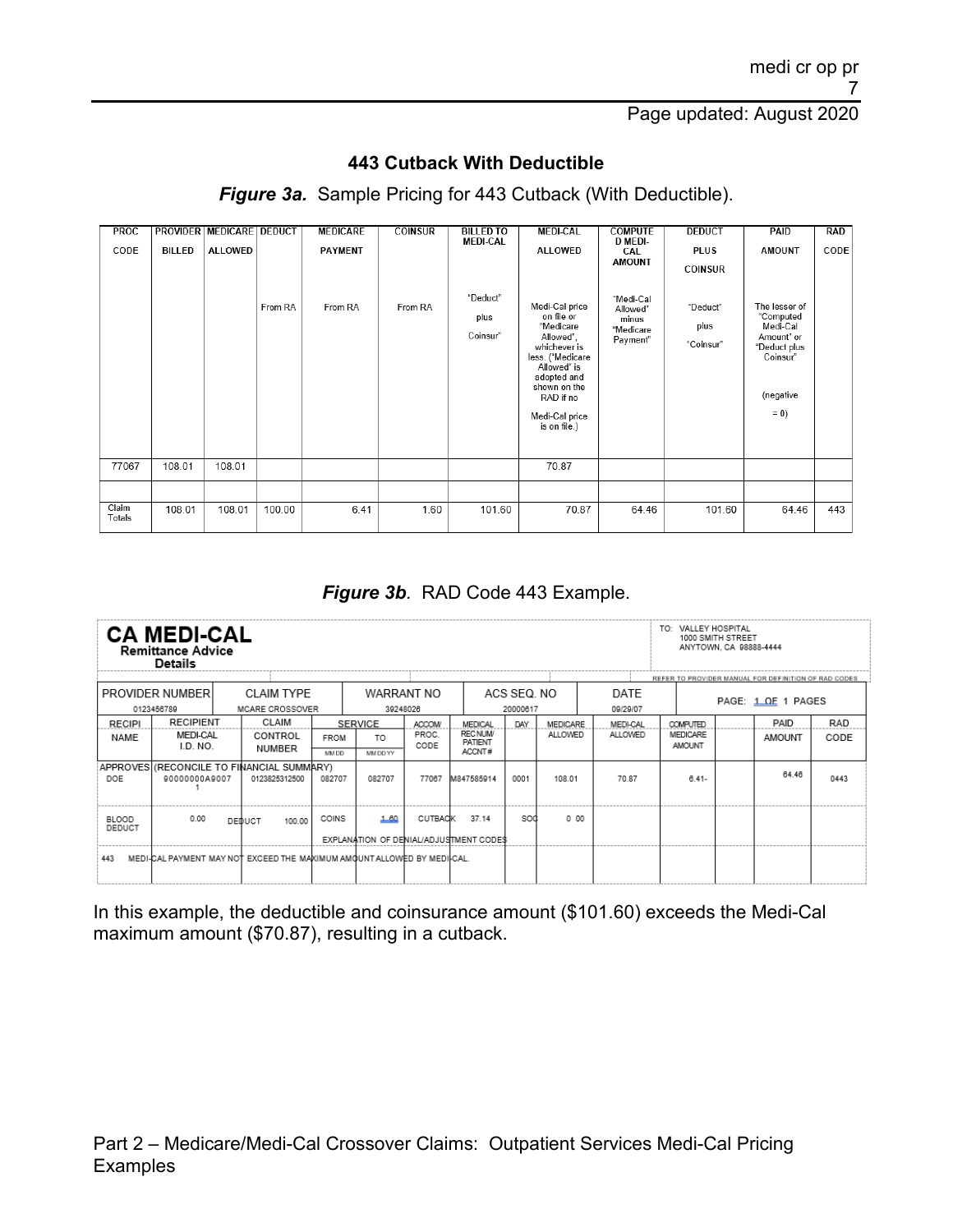#### **443 Cutback With No Deductible**

*Figure 4a.* Sample Pricing for 443 Cutback (With No Deductible).

| <b>PROC</b><br>CODE | <b>PROVIDER</b><br>BILLED | <b>MEDICARE DEDUCT</b><br><b>ALLOWED</b> | From RA | <b>MEDICARE</b><br><b>PAYMENT</b><br>From RA | <b>COINSUR</b><br>From RA | <b>BILLED TO</b><br><b>MEDI-CAL</b><br>"Deduct"<br>plus<br>"Coinsur" | <b>MEDI-CAL</b><br><b>ALLOWED</b><br>Medi-Cal price<br>on file or<br>"Medicare<br>Allowed".<br>whichever is<br>less. ("Medicare<br>Allowed" is<br>adopted and<br>shown on the<br>RAD if no<br>Medi-Cal price is<br>on file.) | <b>COMPUTE</b><br><b>D MEDI-</b><br>CAL<br><b>AMOUNT</b><br>"Medi-Cal<br>Allowed"<br>minus<br>"Medicare<br>Payment" | <b>DEDUCT</b><br><b>PLUS</b><br><b>COINSUR</b><br>"Deduct"<br>plus<br>"Coinsur" | PAID<br><b>AMOUNT</b><br>The lesser of<br>"Computed<br>Medi-Cal<br>Amount" or<br>"Deduct plus<br>Coinsur"<br>(negative<br>$= 0$ | RAD<br>CODE |
|---------------------|---------------------------|------------------------------------------|---------|----------------------------------------------|---------------------------|----------------------------------------------------------------------|------------------------------------------------------------------------------------------------------------------------------------------------------------------------------------------------------------------------------|---------------------------------------------------------------------------------------------------------------------|---------------------------------------------------------------------------------|---------------------------------------------------------------------------------------------------------------------------------|-------------|
| L1020TC             | 75.00                     | 75.00                                    |         |                                              |                           |                                                                      | 15.36                                                                                                                                                                                                                        |                                                                                                                     |                                                                                 |                                                                                                                                 |             |
| L74150              | 850.00                    | 850.00                                   |         |                                              |                           |                                                                      | 205.48                                                                                                                                                                                                                       |                                                                                                                     |                                                                                 |                                                                                                                                 |             |
|                     |                           |                                          |         |                                              |                           |                                                                      |                                                                                                                                                                                                                              |                                                                                                                     |                                                                                 |                                                                                                                                 |             |
| Claim<br>Totals     | 925.00                    | 925.00                                   | 0.00    | 166.50                                       | 185.00                    | 185.00                                                               | 220.84                                                                                                                                                                                                                       | 54.34                                                                                                               | 185.00                                                                          | 54.34                                                                                                                           | 443         |

#### *Figure 4b*. RAD Code 443 Example.

| <b>CA MEDI-CAL</b><br><b>Remittance Advice Details</b>                                                                                   |                                                                               |  |                                                                         |                         |                                                            |                               |                                            |              |                            |                                   | TO: ST. JAMES HOSPITAL<br>P.O. BOX 400<br>REFER TO PRI | ANYTOWN, CA 90108-3456 |                       |                    |
|------------------------------------------------------------------------------------------------------------------------------------------|-------------------------------------------------------------------------------|--|-------------------------------------------------------------------------|-------------------------|------------------------------------------------------------|-------------------------------|--------------------------------------------|--------------|----------------------------|-----------------------------------|--------------------------------------------------------|------------------------|-----------------------|--------------------|
| PROVIDER NUMBER<br>CLAIM TYPE<br>WARRANT NO<br>ACS SEQ. NO<br>DATE<br>0123456789<br>MCARE CROSSOVER<br>39248026<br>020441377<br>10/18/07 |                                                                               |  |                                                                         |                         |                                                            |                               |                                            |              |                            |                                   |                                                        |                        | PAGE: 5 OF 8 PAGES    |                    |
| <b>RECIPIENT</b><br><b>NAME</b>                                                                                                          | <b>RECIPIENT</b><br>CLAIM<br><b>MEDI-CAL</b><br>CONTROL<br>I.D. NO.<br>NUMBER |  |                                                                         | <b>FROM</b><br>MM DD YY | SERVICE DATES<br>TO<br>MAIDD YY                            | <b>ACCOM</b><br>PROC.<br>CODE | PATIENT<br><b>CONTROL</b><br><b>NUMBER</b> | DAYS         | MEDICARE<br><b>ALLOWED</b> | <b>MEDI-CAL</b><br><b>ALLOWED</b> | <b>COMPUTED</b><br>MEDICARE<br><b>AMOUNT</b>           |                        | PAID<br><b>AMOUNT</b> | <b>RAD</b><br>CODE |
| DOE                                                                                                                                      | 90000000A90071                                                                |  | 0213824804500                                                           | 092707<br>092707        | 092707<br>092707                                           | L1020TC<br>L74150             | M847003140                                 | 0001<br>0001 | 75.00<br>850.00            | 15.35<br>205.48                   |                                                        |                        |                       |                    |
| <b>BLOOD DEDUCT</b>                                                                                                                      | <b>TOTAL</b><br>0.00 DEDUCT                                                   |  | 0213824804500<br>0.00                                                   | 062700<br>COINS         | 062700<br>185.00<br>EXPLANATION OF DENIALIADJUSTMENT CODES | CUTBACK                       | 130.66                                     | SOC          | 925.00<br>മാമ              | 220.84                            | 166.50-                                                |                        | 54.34                 | 0443               |
| 443                                                                                                                                      |                                                                               |  | MEDI-GAL PAYMENT MAY NOT EXCEED THE MAXIMUM AMOUNT ALLOWED BY MEDI-CAL. |                         |                                                            |                               |                                            |              |                            |                                   |                                                        |                        |                       |                    |

The Medi-Cal payment on this claim is \$54.34, which is the lesser of the computed Medi-Cal amount and the deductible and coinsurance.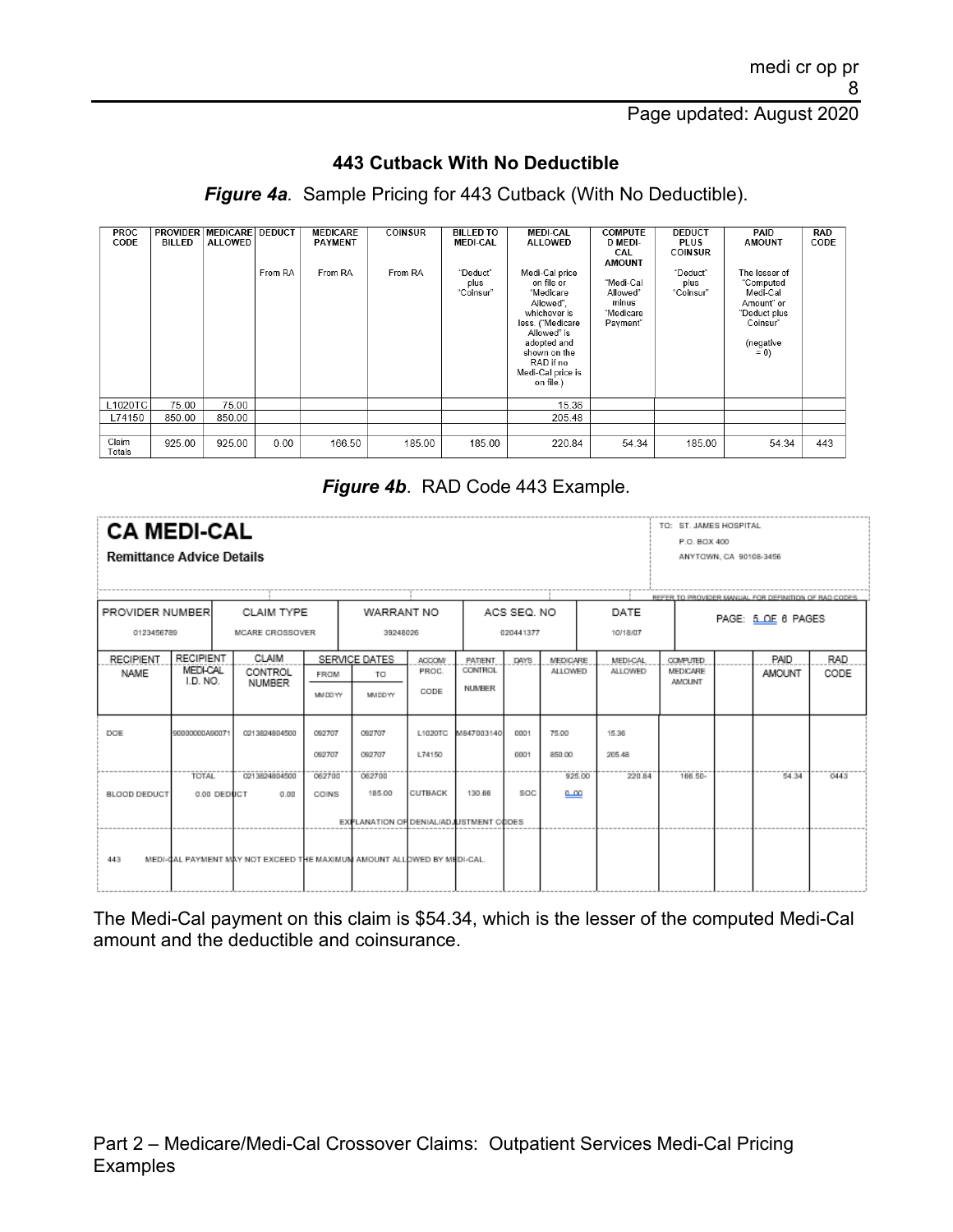## **444 Cutback (Charpentier Rebill)**

*Figure 5a.* Sample Pricing for 444 Cutback (Charpentier Rebill).

| <b>PROC</b><br>CODE | <b>PROVIDER</b><br><b>BILLED</b> | <b>MEDICARE</b><br><b>ALLOWED</b> | <b>DEDUCT</b><br>From RA | <b>MEDICARE</b><br><b>PAYMENT</b><br>From RA | <b>COINSUR</b><br>From RA | <b>BILLED TO</b><br><b>MEDI-CAL</b><br>"Deduct"<br>plus<br>"Coinsur" | <b>MEDI-CAL</b><br><b>ALLOWED</b><br>Medi-Cal price<br>on file or<br>"Medicare<br>Allowed".<br>whichever is<br>less. ("Medicare<br>Allowed" is<br>adopted and<br>shown on the<br>RAD if no<br>Medi-Cal price is<br>on file.) | <b>COMPUTE</b><br>D MEDI-<br>CAL<br><b>AMOUNT</b><br>"Medi-Cal<br>Allowed"<br>minus<br>Medicare<br>Payment" | <b>DEDUCT</b><br><b>PLUS</b><br><b>COINSUR</b><br>"Deduct"<br>plus<br>"Coinsur" | PAID<br><b>AMOUNT</b><br>The lesser of<br>"Computed<br>Medi-Cal<br>Amount" or<br>"Deduct plus<br>Coinsur <sup>®</sup><br>(negative<br>$= 0$ | RAD<br>CODE |
|---------------------|----------------------------------|-----------------------------------|--------------------------|----------------------------------------------|---------------------------|----------------------------------------------------------------------|------------------------------------------------------------------------------------------------------------------------------------------------------------------------------------------------------------------------------|-------------------------------------------------------------------------------------------------------------|---------------------------------------------------------------------------------|---------------------------------------------------------------------------------------------------------------------------------------------|-------------|
| 71020TC             | 152.50                           | 152.50                            |                          |                                              |                           |                                                                      | 15.36                                                                                                                                                                                                                        |                                                                                                             |                                                                                 |                                                                                                                                             |             |
| 99283               | 358.64                           | 358.64                            |                          |                                              |                           |                                                                      | 29.99                                                                                                                                                                                                                        |                                                                                                             |                                                                                 |                                                                                                                                             |             |
| E0144               | 4.76                             | 4.76                              |                          |                                              |                           |                                                                      | 111.32                                                                                                                                                                                                                       |                                                                                                             |                                                                                 |                                                                                                                                             | 444         |
|                     |                                  |                                   |                          |                                              |                           |                                                                      |                                                                                                                                                                                                                              |                                                                                                             |                                                                                 |                                                                                                                                             |             |
| Claim<br>Totals     | 515.90                           | 515.90                            | 0.00                     | 118.66                                       | 103.18                    | 103.18                                                               | 156.67                                                                                                                                                                                                                       | 38.01                                                                                                       | 103.18                                                                          | 38.01                                                                                                                                       | 442         |

#### *Figure 5b.* RAD Code 444 Example.

| <b>CA MEDI-CAL</b><br><b>Remittance Advice Details</b> |                                                                           |                             |  |                                                                                                                        |                 |                  |                |                                        |      |                |                 | TO: DOWNTOWN HOSPITAL<br>$2255 + 81$ | ANY LUWN, CA 92345-3000 |                                                      |            |
|--------------------------------------------------------|---------------------------------------------------------------------------|-----------------------------|--|------------------------------------------------------------------------------------------------------------------------|-----------------|------------------|----------------|----------------------------------------|------|----------------|-----------------|--------------------------------------|-------------------------|------------------------------------------------------|------------|
|                                                        |                                                                           |                             |  |                                                                                                                        |                 |                  |                |                                        |      |                |                 |                                      |                         | REFER TO PROVIDER MANUAL FOR DEFINITION OF RAD CODES |            |
|                                                        | PROVIDER NUMBER<br><b>CLAIM TYPE</b><br>ACS SEQ. NO<br>DATE<br>WARRANT NO |                             |  |                                                                                                                        |                 |                  |                |                                        |      |                |                 |                                      |                         | PAGE: Z OE 8 PAGES                                   |            |
|                                                        | 0123456789<br>MCARE CROSSOVER<br>39248026<br>020226134<br>10/29/07        |                             |  |                                                                                                                        |                 |                  |                |                                        |      |                |                 |                                      |                         |                                                      |            |
| <b>RECIPIENT</b>                                       |                                                                           | <b>RECIPIENT</b>            |  | CLAIM                                                                                                                  |                 | SERVICE DATES    | ACCOM/         | <b>PATIENT</b><br><b>CONTROL</b>       | DAY  | MEDICARE       | <b>MEDI-CAL</b> | <b>COMPUTED</b>                      |                         | <b>PAID</b>                                          | <b>RAD</b> |
| <b>NAME</b>                                            |                                                                           | <b>MEDI-CAL</b>             |  | CONTROL                                                                                                                | <b>FROM</b>     | TO               | PROC.          |                                        |      | <b>ALLOWED</b> | <b>ALLOWED</b>  | MEDICARE                             |                         | <b>AMOUNT</b>                                        | CODE       |
|                                                        | I.D. NO.<br><b>NUMBER</b>                                                 |                             |  |                                                                                                                        |                 | MAI DD YY        | CODE           | <b>NUMBER</b>                          |      |                |                 | <b>AMOUNT</b>                        |                         |                                                      |            |
| DOE                                                    |                                                                           | 90000000A90071              |  | 0210823711000                                                                                                          | 090907          | 090907           | 71020TC        | R11355111                              | 0001 | 152.50         | 15.36           |                                      |                         |                                                      |            |
|                                                        |                                                                           |                             |  |                                                                                                                        | 090907          | 090907           | 99283          |                                        | 0001 | 358.64         | 29.99           |                                      |                         |                                                      |            |
|                                                        |                                                                           |                             |  |                                                                                                                        | 090907          | 090907           | E0144          |                                        | 000  | 4.76           | 4.76            |                                      |                         |                                                      | 0444       |
|                                                        |                                                                           | <b>TOTAL</b><br>0.00 DEDUCT |  | 0210823711000<br>0.00                                                                                                  | 090907<br>COINS | 090907<br>103 18 | <b>CUTBACK</b> | 103 18                                 | SOC. | 515.90<br>0.00 | 50.11           | 50.11-                               |                         | -6.06                                                | 0442       |
| <b>BLOOD</b><br>DEDUCT                                 |                                                                           |                             |  |                                                                                                                        |                 |                  |                | EXPLANATION OF DENIAL/ADJUSTMENT CODES |      |                |                 |                                      |                         |                                                      |            |
| 444                                                    |                                                                           |                             |  | FOR NON-PHYSICIAN CLAIMS. SEE CHARPENTIER BILLING INSTRUCTION IN THE PROVIDER MANUAL, (MEDI-CALMEDICARE REIMBURSEMENT) |                 |                  |                |                                        |      |                |                 |                                      |                         |                                                      |            |

The third line in this example has a 444 RAD code. This indicates the provider may rebill Medi-Cal for supplemental payment for Medicare/Medi-Cal Part B services, excluding physician services. This supplemental payment applies to crossover claims when Medi-Cal's allowed rates or quantity limitations exceed the Medicare allowed amount. Refer to "Charpentier Rebilling" in the *Medicare/Medi-Cal Crossover Claims: Outpatient Services* section of this manual.

In addition to RAD code 444, this claim also resulted in a 442 cutback.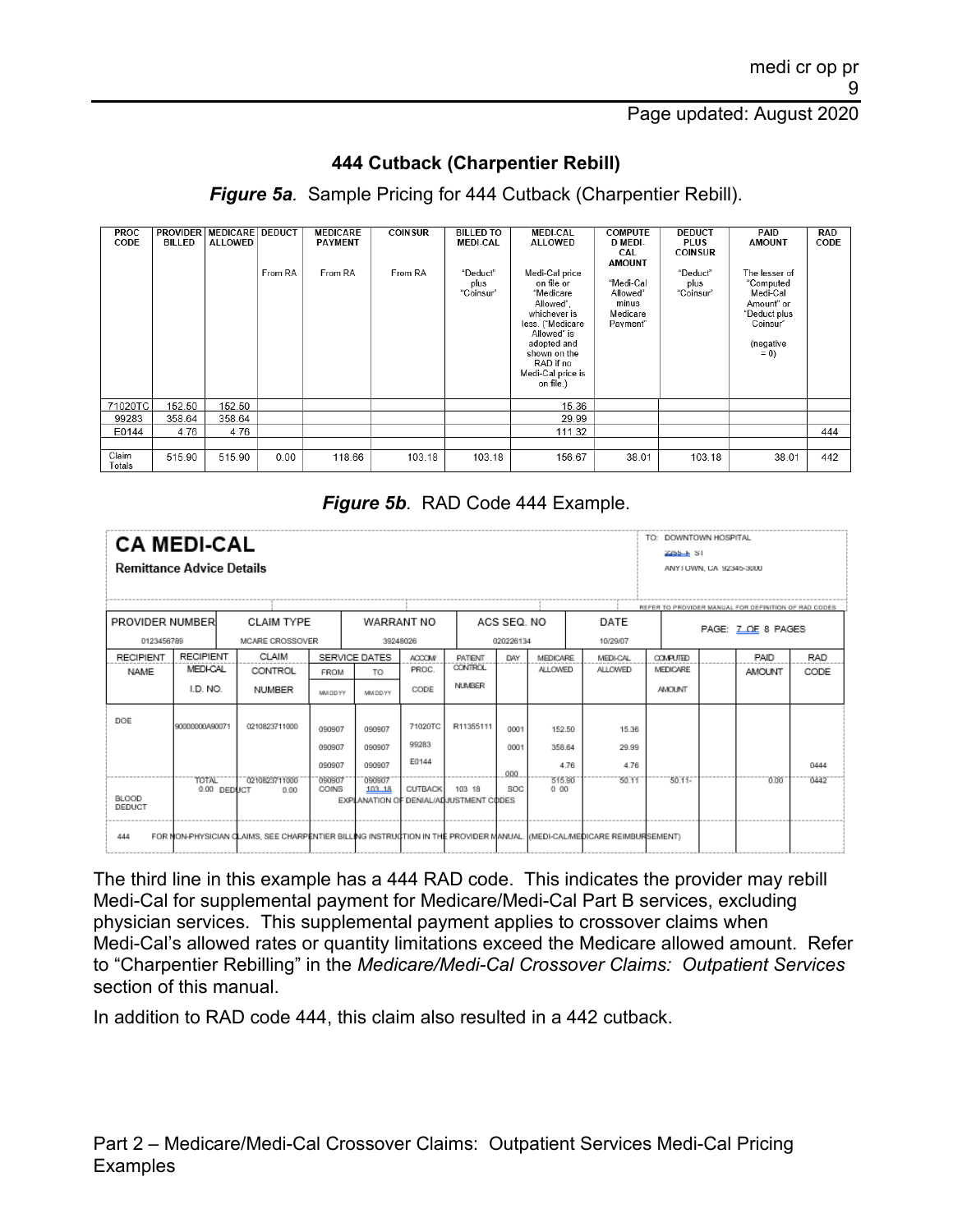# **Medicare Allowed Amount Adopted by Medi-Cal**

*Figure 6a.* Sample Pricing Example for Medicare Allowed Amount Adopted by Medi-Cal.

| <b>PROC</b><br>CODE | <b>PROVIDER</b><br>BILLED | <b>MEDICARE DEDUCT</b><br>ALLOWED | From RA | <b>MEDICARE</b><br><b>PAYMENT</b><br>From RA | <b>COINSUR</b><br>From RA | <b>BILLED TO</b><br><b>MEDI-CAL</b><br>"Deduct"<br>plus<br>"Coinsur" | <b>MEDI-CAL</b><br><b>ALLOWED</b><br>Medi-Cal price<br>on file or<br>"Medicare<br>Allowed".<br>whichever is<br>less. ("Medicare<br>Allowed" is<br>adopted and<br>shown on the<br>RAD if no<br>Medi-Cal price is<br>on file.) | <b>COMPUTE</b><br>D MEDI-<br>CAL<br><b>AMOUNT</b><br>"Medi-Cal<br>Allowed"<br>minus<br>"Computed<br>Medicare<br>Amount" | <b>DEDUCT</b><br><b>PLUS</b><br><b>COINSUR</b><br>"Deduct"<br>plus<br>"Coinsur" | PAID<br><b>AMOUNT</b><br>The lesser of<br>"Computed<br>Medi-Cal<br>Amount" or<br>"Deduct plus<br>Coinsur"<br>(negative<br>$= 0$ | <b>RAD</b><br>CODE |
|---------------------|---------------------------|-----------------------------------|---------|----------------------------------------------|---------------------------|----------------------------------------------------------------------|------------------------------------------------------------------------------------------------------------------------------------------------------------------------------------------------------------------------------|-------------------------------------------------------------------------------------------------------------------------|---------------------------------------------------------------------------------|---------------------------------------------------------------------------------------------------------------------------------|--------------------|
| 47533               | 468.25                    | 468.25                            | 0.00    |                                              |                           |                                                                      | 468.25                                                                                                                                                                                                                       |                                                                                                                         |                                                                                 |                                                                                                                                 |                    |
|                     |                           |                                   |         |                                              |                           |                                                                      |                                                                                                                                                                                                                              |                                                                                                                         |                                                                                 |                                                                                                                                 |                    |
|                     |                           |                                   |         |                                              |                           |                                                                      |                                                                                                                                                                                                                              |                                                                                                                         |                                                                                 |                                                                                                                                 |                    |
| Claim<br>Totals     | 468.25                    | 468.25                            | 0.00    | 65.56                                        | 93.65                     | 93.65                                                                | 468.25                                                                                                                                                                                                                       | 402.69                                                                                                                  | 93.65                                                                           | 93.65                                                                                                                           |                    |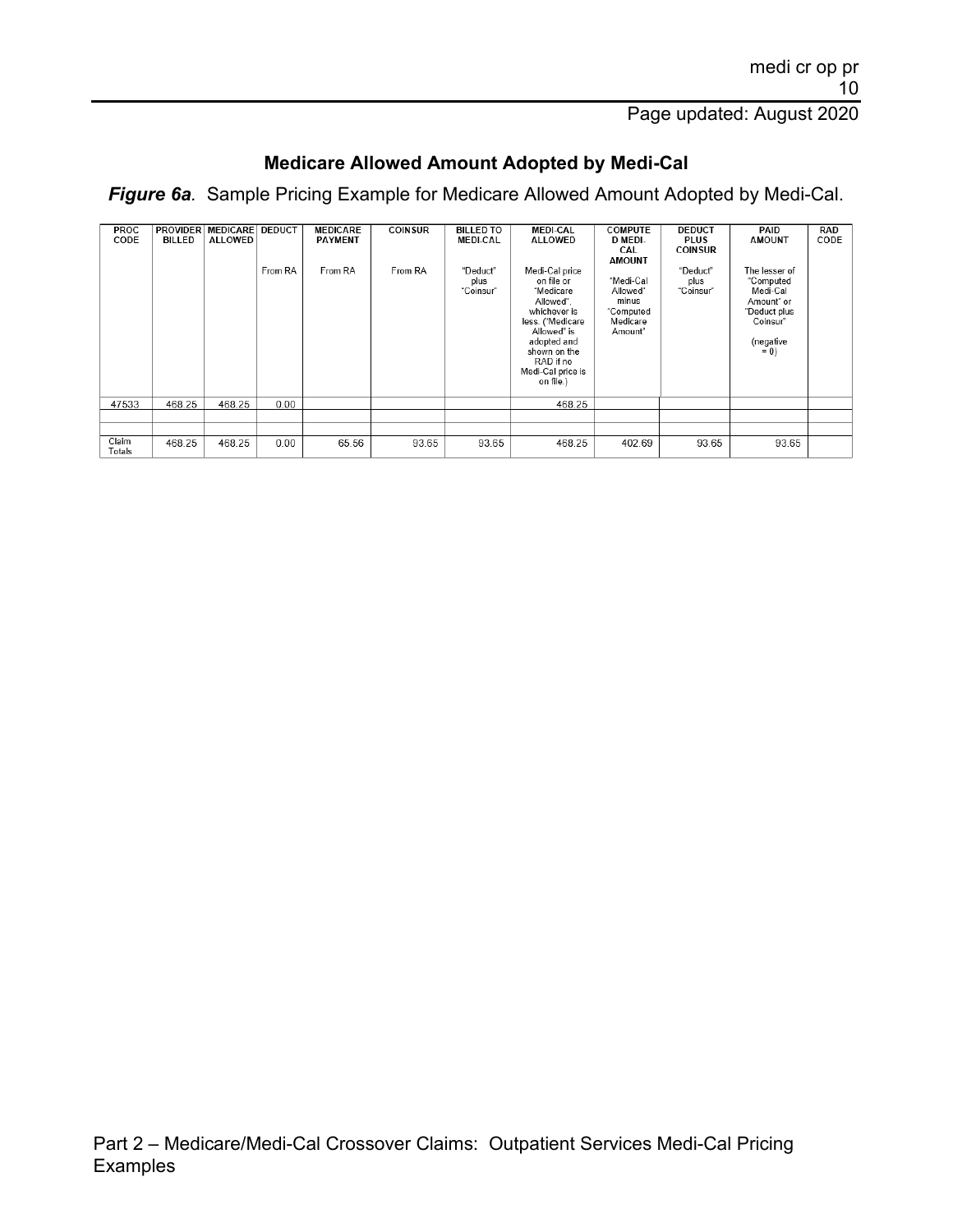|  |  | Figure 6b. RAD Example of Medicare Allowed Amount Adopted by Medi-Cal. |  |  |
|--|--|------------------------------------------------------------------------|--|--|
|--|--|------------------------------------------------------------------------|--|--|

| TO: MEMORIAL HOSPITAL<br><b>CA MEDI-CAL</b><br>FILE 954074<br>ANYTOWN CA 94400-9876<br><b>Remittance Advice Details</b> |                                          |                                      |                         |                                                  |                                   |                                            |                          |                            |                                   |                                              |                                                                            |                    |
|-------------------------------------------------------------------------------------------------------------------------|------------------------------------------|--------------------------------------|-------------------------|--------------------------------------------------|-----------------------------------|--------------------------------------------|--------------------------|----------------------------|-----------------------------------|----------------------------------------------|----------------------------------------------------------------------------|--------------------|
| PROVIDER NUMBER<br>0123456789                                                                                           |                                          | <b>CLAIM TYPE</b><br>MCARE CROSSOVER |                         | WARRANT NO<br>39248026                           |                                   |                                            | ACS SEQ. NO<br>080138635 |                            | DATE<br>9/17/07                   |                                              | REFER TO PROVIDER MANUAL FOR DEFINITION OF RAD CODES<br>PAGE: 1 DE 1 PAGES |                    |
| <b>RECIPIENT</b><br><b>NAME</b>                                                                                         | <b>RECIPIENT</b><br>MEDI-CAL<br>I.D. NO. | CLAIM<br>CONTROL<br><b>NUMBER</b>    | <b>FROM</b><br>MM DD YY | SERVICE DATES<br>TO.<br>MM DD YY                 | <b>ACCOM/</b><br>PROC.<br>$-CODE$ | <b>PATIENT</b><br>CONTROL<br><b>NUMBER</b> | <b>DAYS</b>              | MEDICARE<br><b>ALLOWED</b> | <b>MEDI-CAL</b><br><b>ALLOWED</b> | <b>COMPUTED</b><br>MEDICARE<br><b>AMOUNT</b> | PAID<br>AMOUNT                                                             | <b>RAD</b><br>CODE |
| DOE                                                                                                                     | 90000000A90071                           | 0213820787200                        | 081207                  | 081207                                           | 47533                             |                                            | 0001                     | 468.25                     | 468.25                            | 65.56-                                       | 93.65                                                                      |                    |
| BLOOD DEDUCT                                                                                                            | 0.00                                     | DEDUCT<br>0.00                       | COINS                   | 93.65<br>EXPLANATION OF DENIAL/ADJUSTMENT CODES. | <b>CUTBACK</b>                    | 0.00                                       | SOC                      | 0.00                       |                                   |                                              |                                                                            |                    |

Medi-Cal adopts Medicare's allowed amount and shows that amount on the RAD when:

- Medi-Cal has no price on file
- Medi-Cal's rate is higher than Medicare
- Medicare paid 100 percent for the service
- Medi-Cal policy for a service requires payment at the Medicare rate